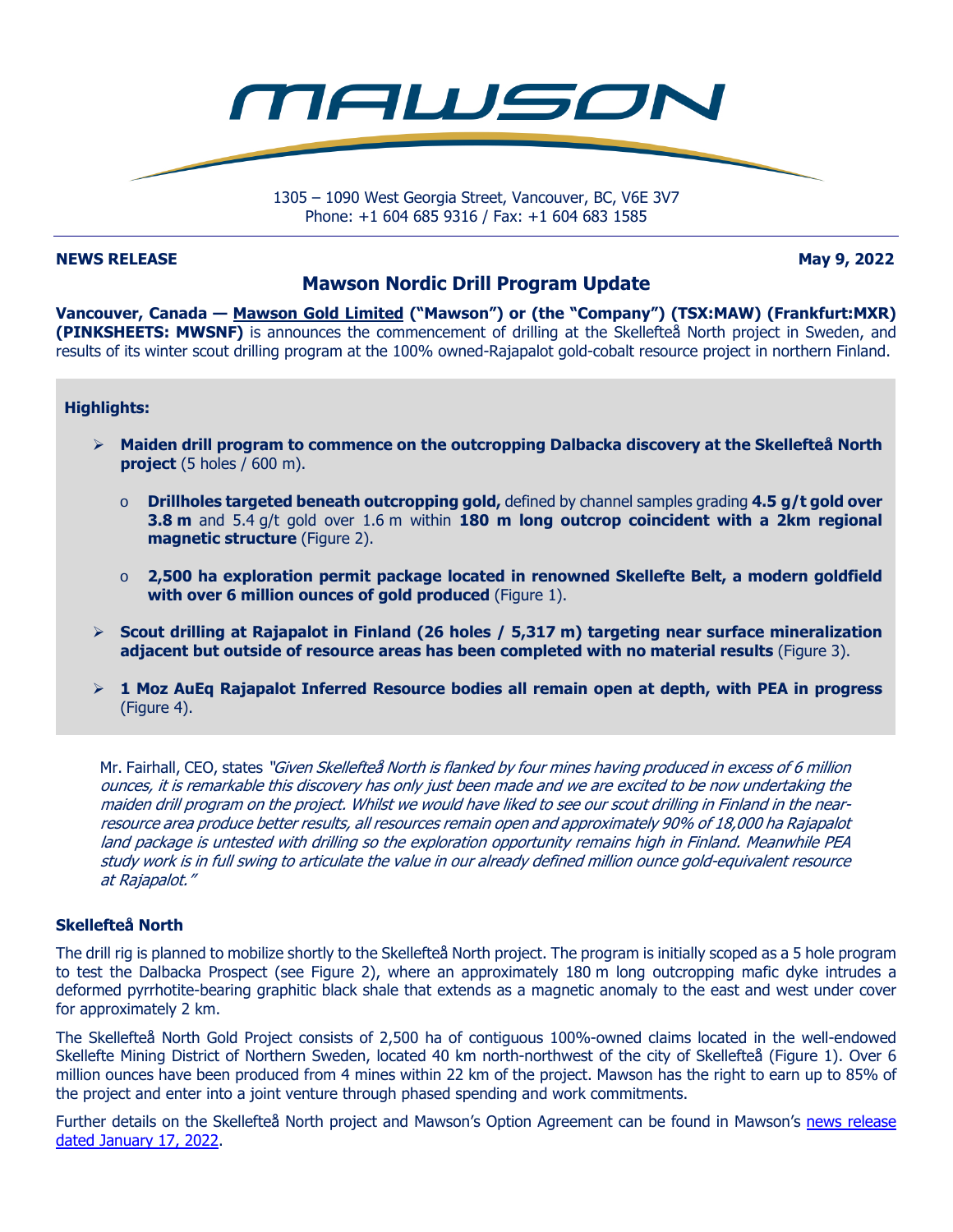# **Rajapalot**

Alongside focus on delivering a PEA, we have drill tested shallow anomalies around the 1 Moz Inferred Mineral Resource Estimate ("MRE"). Targets were non-contiguous but proximal to defined resources (23 of 26 holes drilled within 2 km of the MRE, Figure 3). Prospects likely to result in new near surface resource areas were not found, although understanding of the controls on the regional geology and geophysical responses of mineralization was significantly improved.

PEA resources themselves remain open, in particular at South Palokas where an intersection of **30.8 m @ 5.1 g/t AuEq** (3.9 g/t Au, 1,403 ppm Co) from 553.2 m indicates excellent continuity and depth extent (Figure 4). The majority of Mawson's 100% owned 18,000 ha Peräpohja landholding remains undrilled, and a regional exploration program to advance the target pipeline will be conducted while the PEA program is underway.

### **Technical Background and Qualified Person**

The Qualified Person, Michael Hudson, Executive Chairman of Mawson Gold, and a Fellow of the Australasian Institute of Mining and Metallurgy, has reviewed and verified the technical contents of this release.

Gold equivalent "AuEq" = Au+(Co/1005) based on assumed prices of cobalt US\$23.07/lb and gold US\$1,590/oz. Details of Mawson's Inferred Mineral Resource can be read in the Company's news release dated August 26, 2021.

### **About Mawson Gold Limited (TSX:MAW, FRANKFURT:MXR, OTCPINK:MWSNF)**

Mawson Gold Limited is an exploration and development company. Mawson has distinguished itself as a leading Nordic Arctic exploration company with its 100% owned flagship Rajapalot gold-cobalt project in Finland, and right to earn into the Skellefteå North gold project in Sweden. Mawson also owns or is joint venturing into three high-grade, historic epizonal goldfields covering 470 square kilometres in Victoria, Australia, though Southern Cross Gold Ltd, which it is in the process of listing on the Australian Securities Exchange.

On behalf of the Board,

**Further Information www.mawsongold.com** 1305 – 1090 West Georgia St., Vancouver, BC, V6E 3V7 Mariana Bermudez (Canada), Corporate Secretary, +1 (604) 685 9316 info@mawsongold.com

**"Ivan Fairhall"**

Ivan Fairhall, Director and CEO

#### **Forward-Looking Statement**

This news release contains forward-looking statements or forward-looking information within the meaning of applicable securities laws (collectively, "forward-looking statements"). All statements herein, other than statements of historical fact, are forward-looking statements. Although Mawson believes that such statements are reasonable, it can give no assurance that such expectations will prove to be correct. Forward-looking statements are typically identified by words such as: believe, expect, anticipate, intend, estimate, postulate, and similar expressions, or are those, which, by their nature, refer to future events. Mawson cautions investors that any forward-looking statements are not guarantees of future results or performance, and that actual results may differ materially from those in forwardlooking statements as a result of various factors, including, but not limited to: capital and other costs varying significantly from estimates; changes in world metal markets; changes in equity markets; ability to achieve goals; that the political environment in which the Company operates will continue to support the development and operation of mining projects; the threat associated with outbreaks of viruses and infectious diseases, including the novel COVID-19 virus; risks related to negative publicity with respect to the Company or the mining industry in general; reliance on a single asset; planned drill programs and results varying from expectations; unexpected geological conditions; local community relations; dealings with non-governmental organizations; delays in operations due to permit grants; environmental and safety risks; and other risks and uncertainties disclosed under the heading "Risk Factors" in Mawson's most recent Annual Information Form filed on www.sedar.com. While these factors and assumptions are considered reasonable by Mawson, in light of management's experience and perception of current conditions and expected developments, Mawson can give no assurance that such expectations will prove to be correct. Any forward-looking statement speaks only as of the date on which it is made and, except as may be required by applicable securities laws, Mawson disclaims any intent or obligation to update any forward-looking statement, whether as a result of new information, future events or results or otherwise.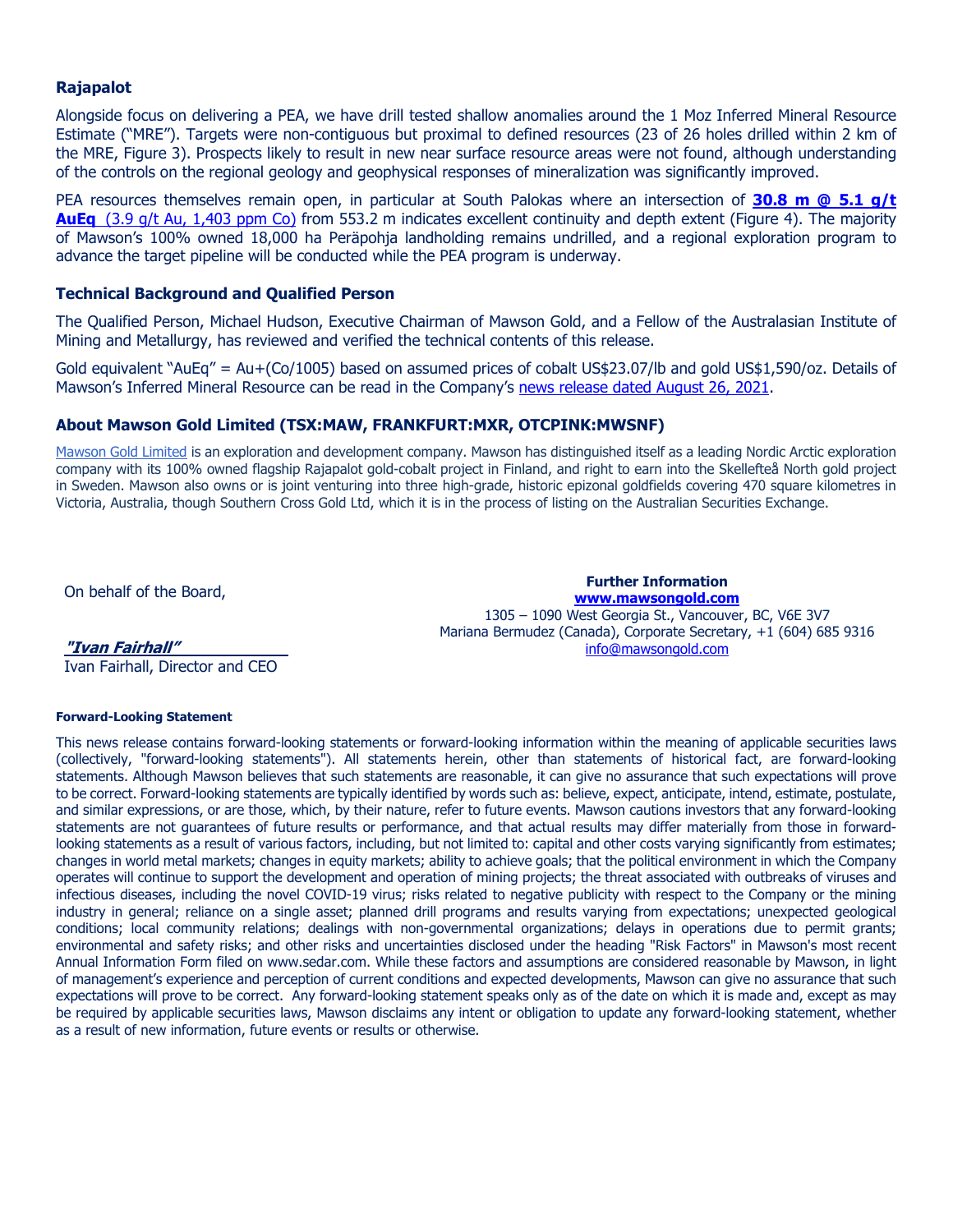



Figure 2: Dalbacka prospect till, channel and outcrop sampling